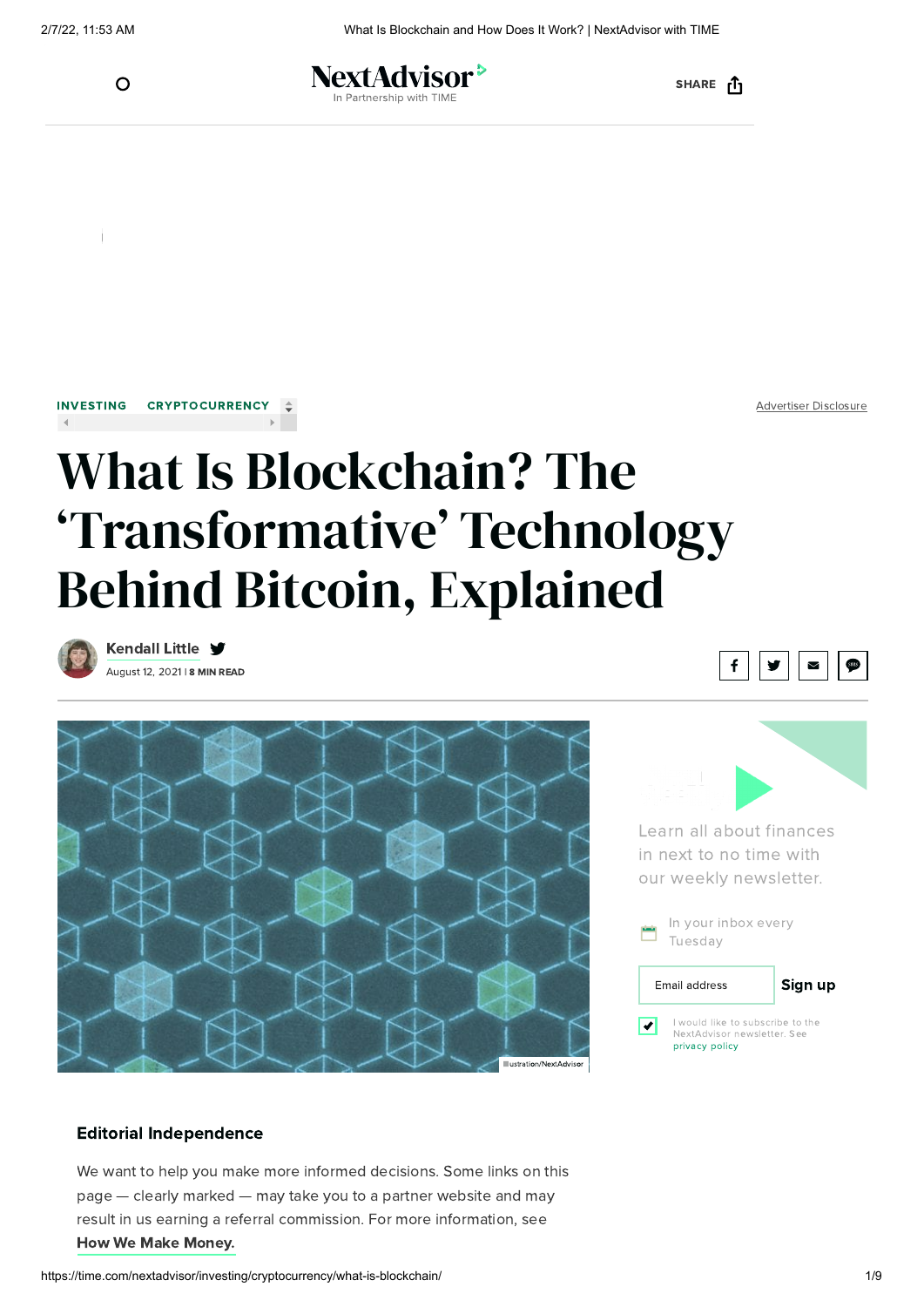$\Omega$ 

NextAdvisor<sup>></sup> In Partnership with TIME

[SHARE](https://adclick.g.doubleclick.net/aclk?sa=l&ai=CiNeC1rcAYuibIrGmrtoPgOaG8ArviMeRaM_bpNrvD9H63P6WDhABIPe7x4MBYOXC5IOkDqABsL-OwgHIAQmpAl_p15Liv0w-4AIAqAMByAMKqgSMAk_Q6BeSjr1BCHEMM453R0rWiAzspdxSP1yDBluez8yJY6Iyy3MgBQfcj4UVzcePfINBCCY6EJREQwAwktv7fogpyM6614wva9YIHFX-KseDXxPxvSDSu7-4KTFbJv63BgEswB71A4Y0tgEygc0sWHtWF3E10giKz4d-VZOcI1frPLhm5zYdj0C20GIPmrDwWLuL4BTpjALNy5ygRbfmMuGRZVsQot1gYzkr8mWfBWyyYZJqup1ICa7t4e5rZARq4Koo3zjmoSyyAtomppS91pDh9nFpumV2mBscBLax_Y7ybz2M-EPHejboI3bIR9DO8xhslVZ2mPSjQ5eVeF9SObEBrUj28MSENob32cnABJ7w5JDeA-AEAYgF_cCG1zigBi6AB7jA8b0CqAeOzhuoB5PYG6gH7paxAqgH_p6xAqgH1ckbqAemvhuoB_PRG6gHltgbqAeqm7ECqAffn7EC2AcA0ggJCITjgEAQARgdsQkU94HMFUJdx4AKA5gLAcgLAYAMAbgMAbgTiCfYEw36FLYBCgUIkgQwIRCdp7KaThqAAQgBEnwKcGh0dHBzOi8vc2NyaXB0Lmdvb2dsZS5jb20vbWFjcm9zL3MvQUtmeWNieHlJN1hpZmdWV25qWFZzNGNYN3ZiM1hLTk5qYy0xc2cyeDN3ODV5SGU0VzlPZDBhdndmQUR3d3BvMF93YkVxSnprL2V4ZWMaBkdvb2dsZSABIgIIASICCAgiAggDIgIIBCICCAkiAggKIgMIpQgiAwipCDAAOADQFQGYFgH4FgGAFwE&ae=1&num=1&cid=CAAScORo0pH5rrN1zAPA2rp7L-3FhmIJhlp9Mgm3_1xygDIvCM7ot3zbJSE9l30qZb9aCRj0l1sh-FVdTlxtbOVAjgu0nmTqckN2UhG9V3a6z-uzVP9mDPfk8rt_rZAo_66mVJmyCFjbK3tmZnWYL2ArQSo&sig=AOD64_23Xnpl9Ra8aATtAbhk6Fsy86HFlQ&client=ca-pub-8820362605711196&nb=9&adurl=http://campaign.leadschool.in/mathematics/%3Futm_source%3Dgoogle%26utm_medium%3DDisplay%26utm_campaign%3DLS_B2C_GDN_North_Zone_Eng-Hin_HP_LPT_30-12-21%26utm_term%3DIn-Market_Admission%26utm_device_c%26utm_placement_time.com%26gclid%3DEAIaIQobChMI6N6Wqffs9QIVMZNLBR0AswGuEAEYASAAEgKIhfD_BwE) <sub>[1</sub>

other [cryptocurrencies](https://time.com/nextadvisor/investing/cryptocurrency/types-of-cryptocurrency/) lately, many financial experts say it's the technology behind crypto you should really be paying attention to.

"The underlying technology that most cryptocurrencies rely on  $-$  which is blockchain  $-$  is a transformative technology," says Lule [Demmissie,](https://www.linkedin.com/in/luled/) president of Ally Invest. "And cryptocurrency just happens to be one of those transformations."

Some believe blockchain technology has the potential to change nearly every facet of our lives, far beyond crypto's impact on our financial portfolios. Dr. [Richard](https://cycles.org/about_us/board_and_staff/) Smith, executive director of the Foundation for the Study of Cycles, a nonprofit organization dedicated to studying recurring patterns throughout economies and cultures, calls it a "revolution."

Even crypto skeptics see the value in blockchain technology. The real jewel is blockchain, says Chris [Chen,](https://insightfinancialstrategists.com/) CFP of Insight Financial Strategists in Newton, Massachusetts. He believes blockchain is likely to have a lot more staying power than popular cryptocurrencies like Bitcoin, which he calls a flash in the pan. "Blockchain will continue to change the way that we do things."

That all sounds great, but what exactly does it mean? Here's what you need to know about blockchain, and what a blockchain revolution might look like.

## What Is Blockchain?

Think of a blockchain as a novel, digital form of recordkeeping.

Blockchain is the underlying technology that many cryptocurrencies — like Bitcoin and [Ethereum](https://time.com/nextadvisor/investing/cryptocurrency/ethereum-vs-bitcoin/) — operate on, but its unique way of securely recording and transferring information has broader applications outside of cryptocurrency.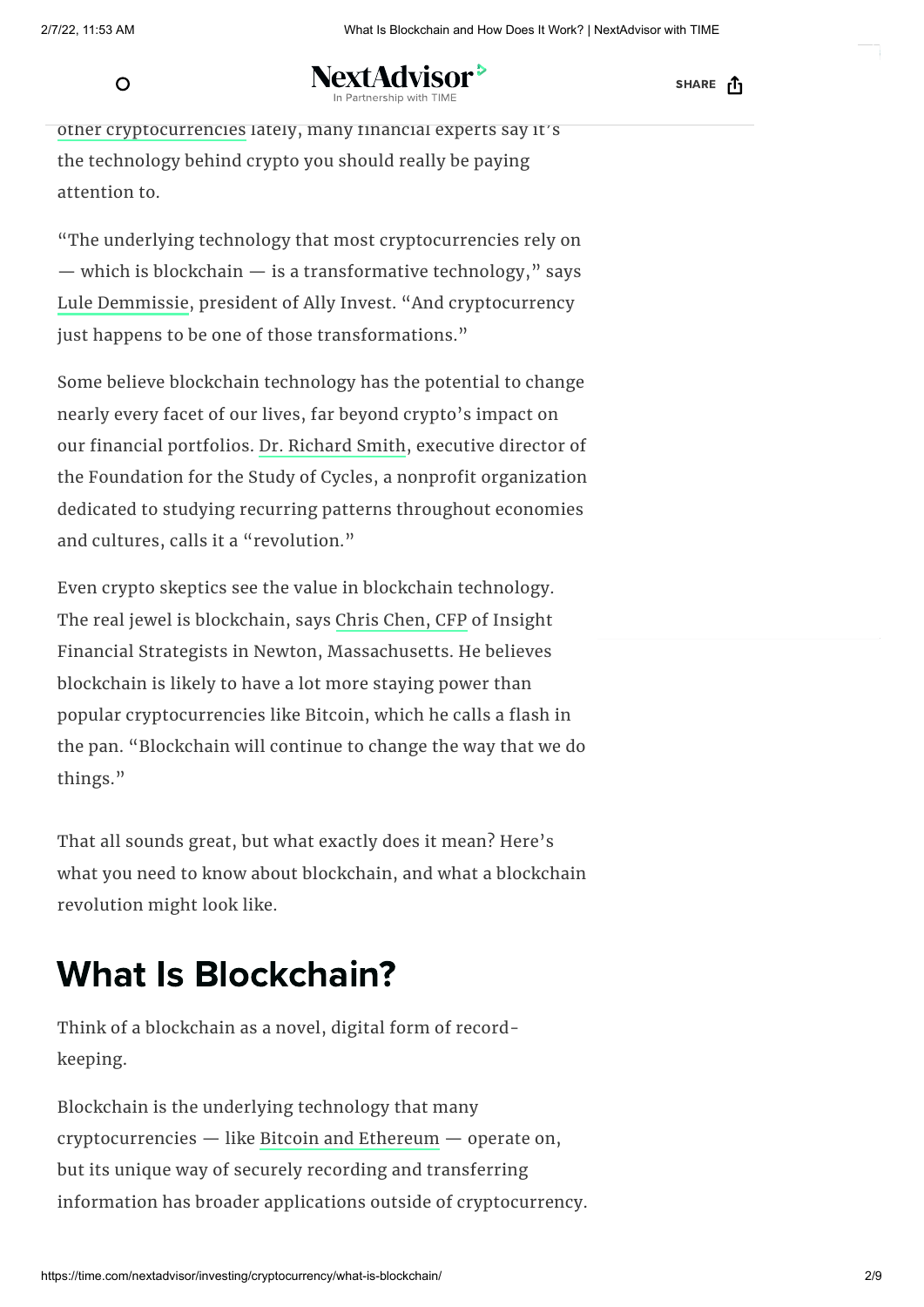NextAdvisor<sup>></sup> technology (DLT) and the cordinate cordinate cordinate cordinate cordinate cordinate in Partnership with TIME

SHARE <sub>[1</sub>

computers, known as "nodes." Any user of the blockchain can be a node, but it takes a lot of computer power to operate. Nodes verify, approve, and store data within the ledger. This is different from traditional record-keeping methods which store data in a central place, such as a computer server.

A blockchain organizes information added to the ledger into blocks, or groups of data. Each block can only hold a certain amount of information, so new blocks are continually added to the ledger, forming a chain.

Each block has its own unique identifier, a cryptographic "hash." The hash not only protects the information within the block from anyone without the required code, but also protects the block's place along the chain by identifying the block that came before it.

The cryptographic hash is "a set of numbers and letters that can be up to 64 digits long," says Vikas [Agarwal](https://www.pwc.com/us/en/contacts/v/vikas-k-agarwal.html), a partner in PwC's Financial Services Advisory Practice. "That's the unique code that allows the puzzle pieces to fit together."

Once information is added to the blockchain and encrypted with a hash, it's permanent and unchangeable. Each node has its own record of the full timeline of data along the blockchain, going back to its start. If someone tampered with or hacked into one computer and manipulated the data for their own gain, it wouldn't alter the information stored by other nodes. The altered record can be easily distinguished and corrected, since it doesn't match the majority.

"The way that the system works, it's almost impossible for someone to replicate the computing power that happens on the back end to reverse engineer it, and somehow figure out what all those hashes are," Agarwal says.

#### How it Works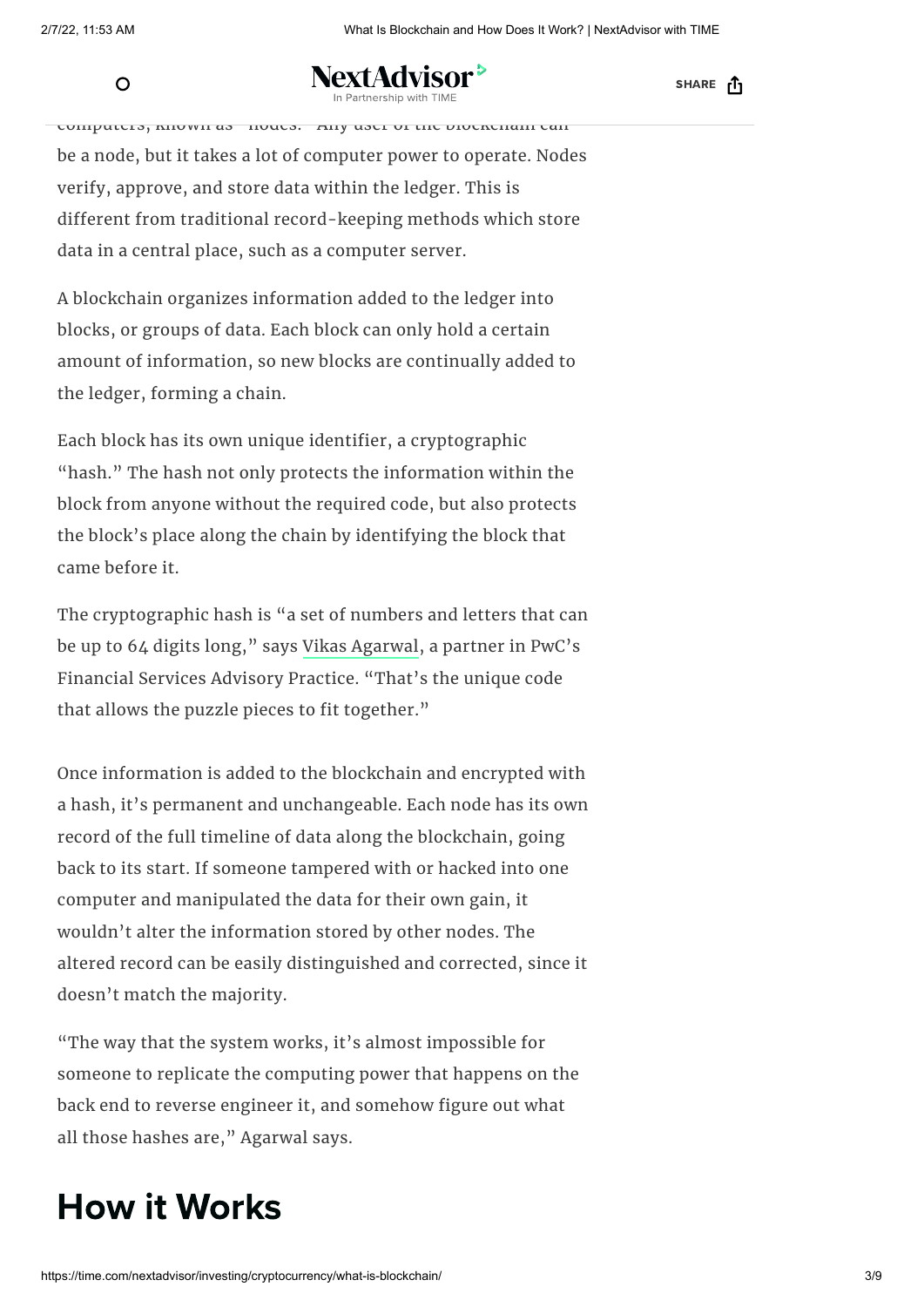

JextAdvisor <sup>></sup> artnership with TIM

SHARE <sub>[1</sub>

A consumer buys [Bitcoin](https://time.com/nextadvisor/investing/cryptocurrency/how-to-buy-bitcoin/).

The transaction data is sent across Bitcoin's decentralized network of nodes.

Nodes validate the transaction.

After approval, the transaction is grouped with other transactions to form a block, which is added to an evergrowing chain of transactions.

The completed block is encrypted, and the transaction record is permanent; it cannot be removed or altered on the blockchain.

Bitcoin's blockchain is public, which means anyone who owns Bitcoin can view the transaction record. While it can be difficult to trace the identity behind an account, the record shows which accounts are transacting on the blockchain. Public blockchains also allow any user with the required computer power to participate in approving and recording transactions onto the blockchain as a node.

But not all blockchains are public. Blockchains can be designed as private ledgers, so an owner is able to limit who can make changes or additions to the blockchain. While the pool of participants may be smaller on a private blockchain, it's still decentralized among those who participate. Private blockchains maintain the security of any data stored within the database using the same encryption methods.

The idea of a secure, decentralized permanent record of information has drawn interest across a number of industries, and potentially holds solutions for many security concerns, record-keeping processes, and data ownership issues we face today.

### A Blockchain-Based Future

Blockchain gives us the technology to move information securely, Agarwal says, and have nearly complete certainty in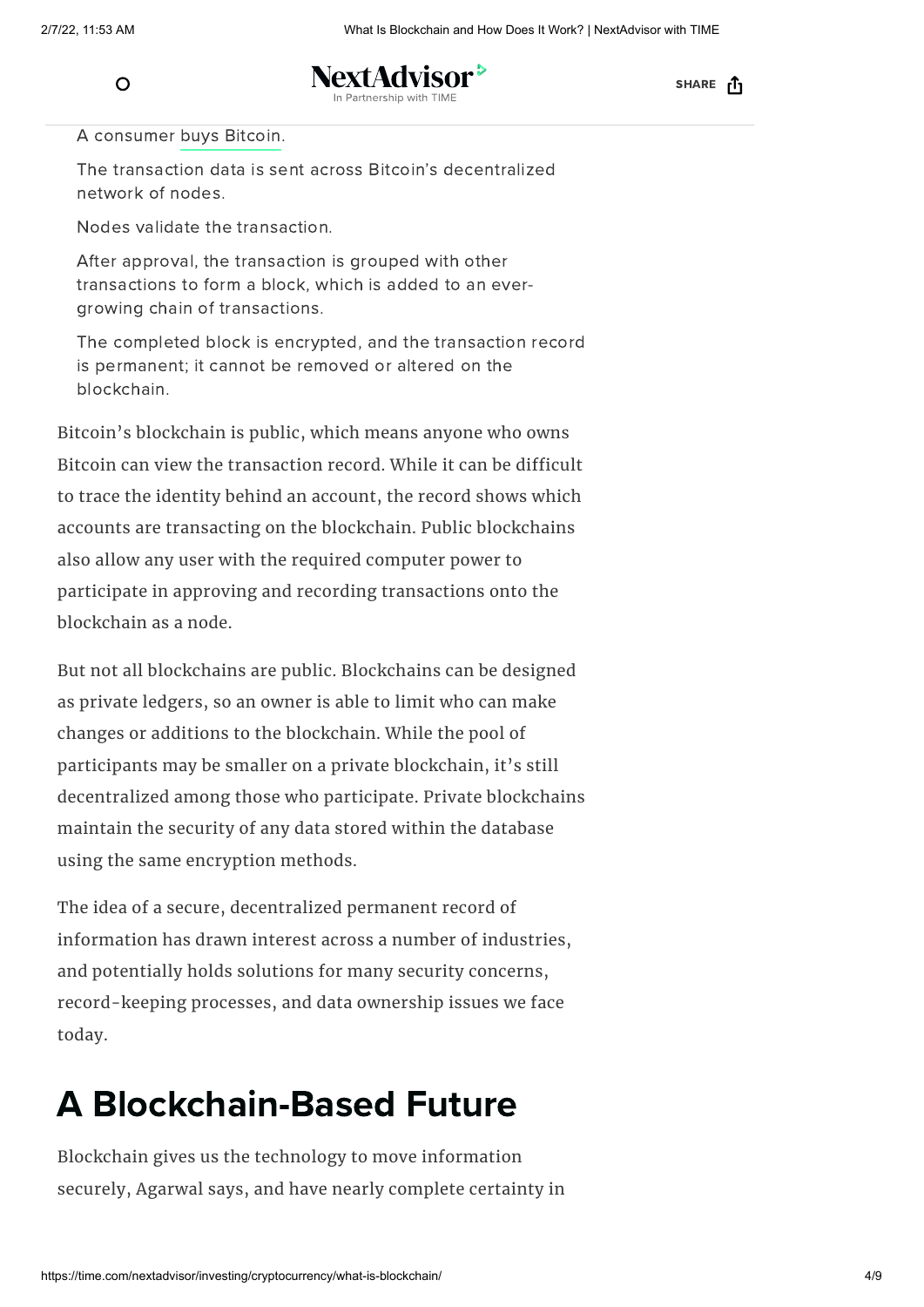to protect.

### NextAdvisor<sup>></sup>

SHARE <sub>[1</sub>

Consider, for example, stories that have circulated in recent weeks of meme [subjects](https://www.npr.org/2021/04/30/992383825/disaster-girl-the-stuff-of-memes-sells-for-nearly-500-000-as-nft) and [celebrities](https://www.cnn.com/2021/04/06/tech/tom-brady-nft-autograph/index.html) who cashed in on digital property by selling NFTs (non-fungible tokens).

Because the underlying blockchain record is immutable, NFTs allow sellers to verify a digital asset's authenticity. When you buy an NFT, that transaction is added to the blockchain ledger, and becomes a verifiable record of ownership. For those who want the ability to verify a digital work's authenticity, blockchain helps value digital art and collectibles similarly to their physical counterparts. In theory, this leads to creators maintaining value through things earning royalties on copies made of digital art.

"That might seem confusing to the rest of us who don't value those things," Smith says. "But what it's really demonstrating is that you can have a digital economy with digital property rights." It gives you the ability to uniquely say 'I own and control this piece of the digital economy,' he says.

For many of us, one of the most impactful use-cases of blockchain technology may be protecting and securely transferring personal data.

Imagine if your banking information was stored on a blockchain. When you open an account with a new financial institution, or transfer information between institutions, a blockchain ledger could help quickly and securely ensure the transfer or new account is accurate and legitimate using your already-stored information. "That has the ability to reduce a lot of costs, a lot of overhead, and also become a good way to reduce fraud," Agarwal says.

He predicts blockchain technology has potential across nearly every industry, "because every industry has some type of information that they're trying to exchange in a very secure way." An election run on blockchain technology could benefit from a voting record that gets locked in and cannot be altered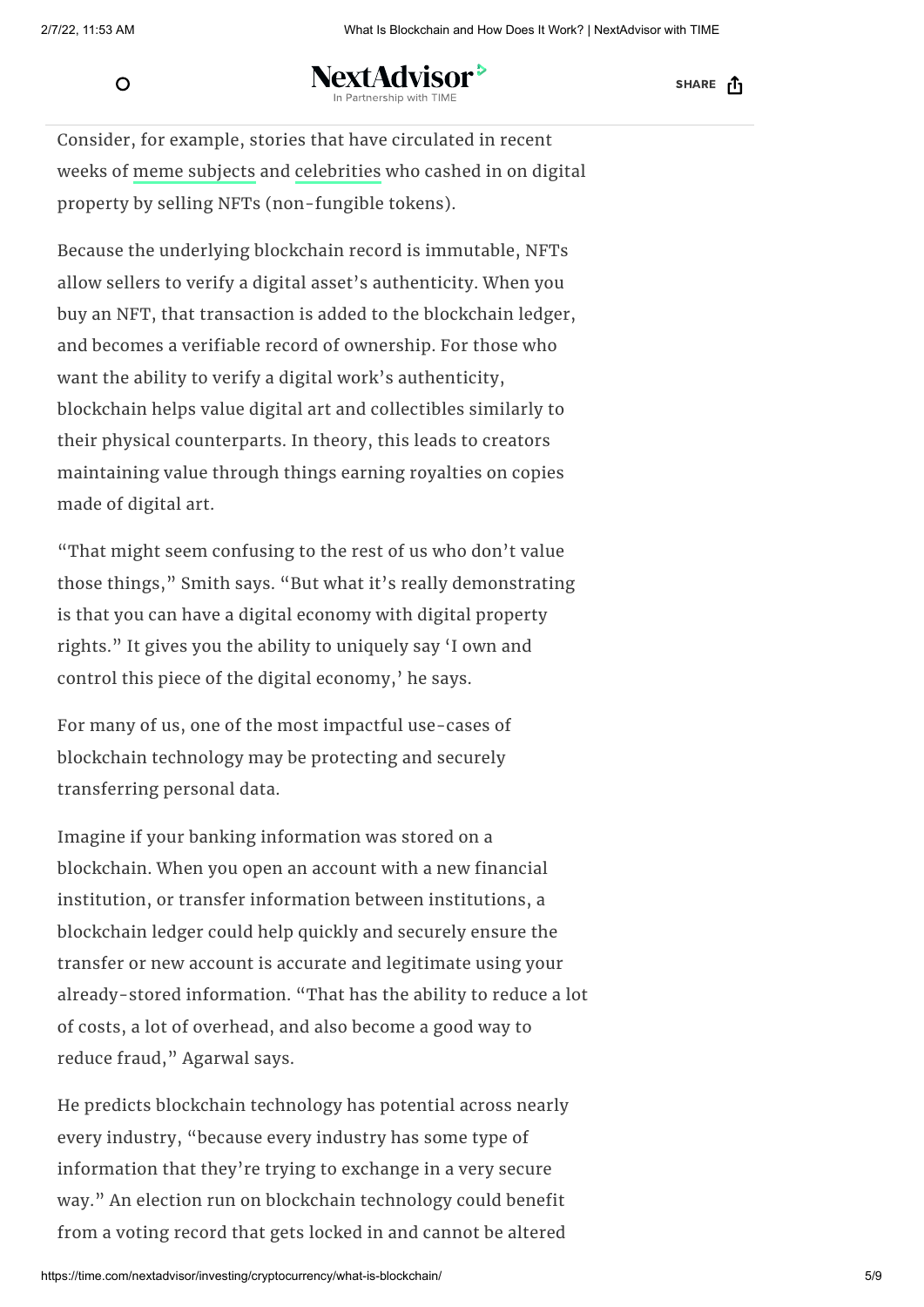NextAdvisor<sup>></sup> inventory records using blockchain could be a state of the could be a state of the could be a state of the could be a state of the could be a state of the could be a state of the could be a state of the could be a state of

SHARE <sub>[1</sub>

consumers make more informed purchasing decisions with better transparency around product supply chains. The [technology](https://www.coindesk.com/dole-blockchain-food-tracing-safety-supply-chain) may help food suppliers more efficiently trace recalled products, or allow consumers to avoid goods created using [exploited](https://reliefweb.int/report/world/how-humanitarian-blockchain-can-deliver-fair-labor-global-supply-chains) labor practices.

Uses like this illustrate blockchain's appeal not only for security, but also what Chen calls the integrity of information. "Blockchain has the potential to give people more security and assurance around that," Agarwal says.

### Investing in the Future

Businesses and governments around the world are continuing to test and implement blockchain technology, but none of this will happen overnight. If we ever reach a point where government currency is blockchain-based or medical records are converted to a blockchain, it won't be anytime soon.

In the meantime, you can bet on the power of blockchain by adding a [blockchain-based](https://time.com/nextadvisor/investing/cryptocurrency/questions-to-ask-before-buying-cryptocurrency/) cryptocurrency like [Bitcoin](https://time.com/nextadvisor/investing/cryptocurrency/what-is-bitcoin/) to your portfolio, though that's not the only way to put your dollars behind the technology.

You can also adjust more traditional investments so they're blockchain-forward. For example, look into whether your ETFs or mutual funds include companies that are developing blockchain technologies or beginning to use blockchain in their business operations.

There are even ETFs wholly made up of these types of companies, known as blockchain ETFs. One example, launched in 2018, is the Siren Nasdaq Blockchain Economy Index (BLCN), which has [outpaced](https://www.etf.com/etfanalytics/etf-comparison/BLCN-vs-SPY) the S&P 500's overall return both yearover-year and on a three-year average. These funds don't put any of your money in crypto specifically; instead, they invest in select company stocks — ranging from long-established